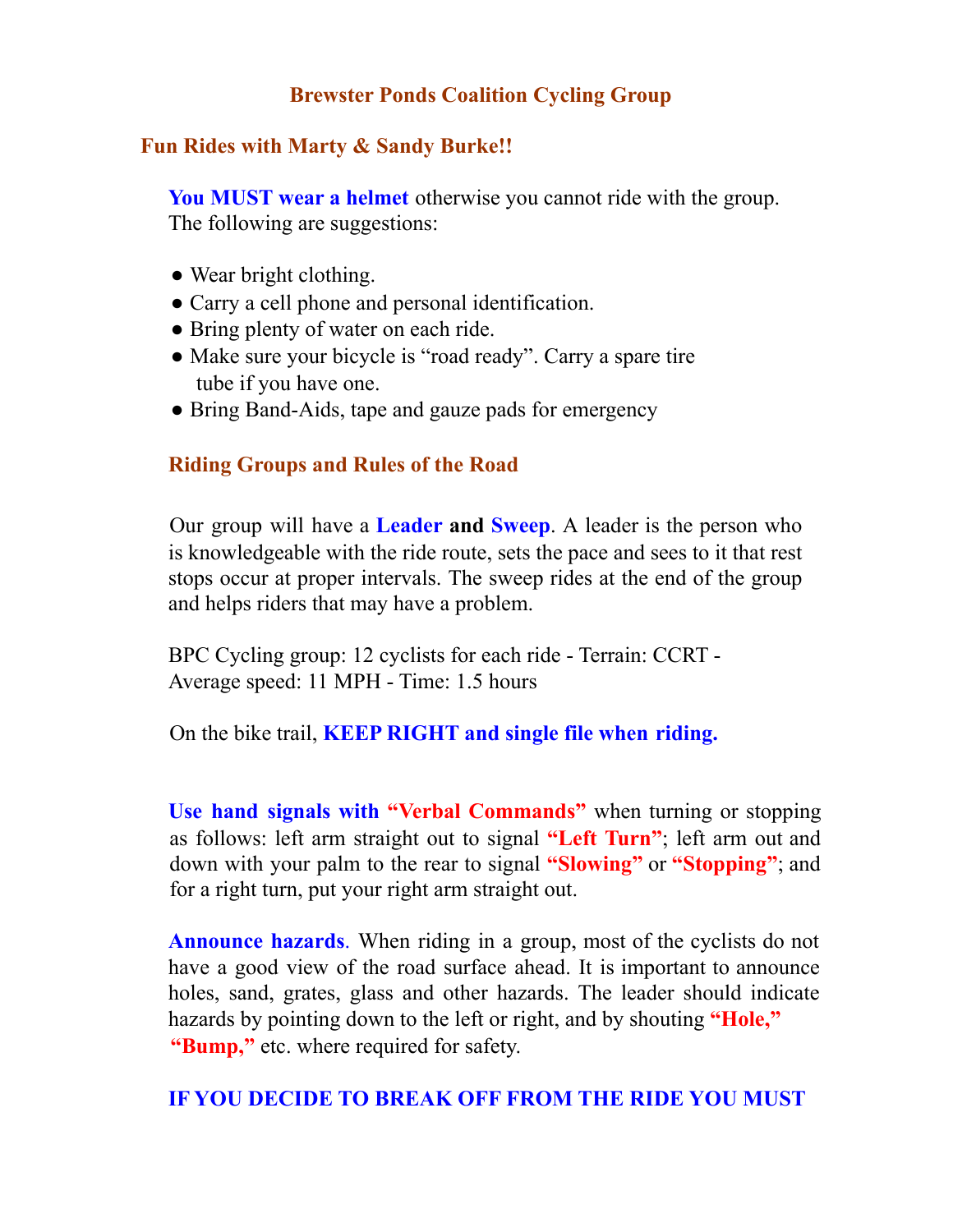# **INFORM THE LEADER OR SWEEP. Cycling Terms and Riding Concepts**

**"Post"** is a warning to avoid the solid object preventing motor vehicles from entering the bike trail. Running into these posts is the main cause of the injuries experienced by our group.

**"Biker Up"** is a warning that a biker is coming the other way toward you and you are to stay single file and keep to your right.

**"Biker Back"** is a warning that a biker is overtaking you from behind and you are to stay single file and keep to your right. (Substitute names for Biker but not limited to are: Car, Roller Blader, Jogger, and Walker.) Having a rear view mirror on your bike is highly recommended.

**"Passing On Your Left"** should be stated clearly every time you are passing someone from behind on the trail/road to avoid accidents. Naturally you may substitute **"Passing On Your Right"** if the person is on the wrong side of the trail. The rule on the multi use CCRT is that everyone must stay to the right.

**"Clear"** means that the intersection is clear of traffic and may be crossed without stopping. **"Car Left" or "Car Right"** means come to a stop at the intersection as right of way traffic is approaching. Do not assume a vehicle will stop for you when crossing a road on a bike, as you do not have the right of way. If you are walking the bike across a marked (no signal) intersection, you have a right of way but must adhere to the number one rule and that is never assume the vehicle will stop.

While riding your bike, you are legally considered a vehicle so while you are riding in the streets you must follow the same rules as any vehicle. Never ride your bike against traffic while in the streets and obey all traffic signals. (like you do running or walking)

Always keep aware of your surroundings to avoid accidents. Keep your eyes on the road/trail at all times. If you must stop while riding on a trail you must pull off the paved trail. Never stop or park on the trail, as this can cause serious accidents.